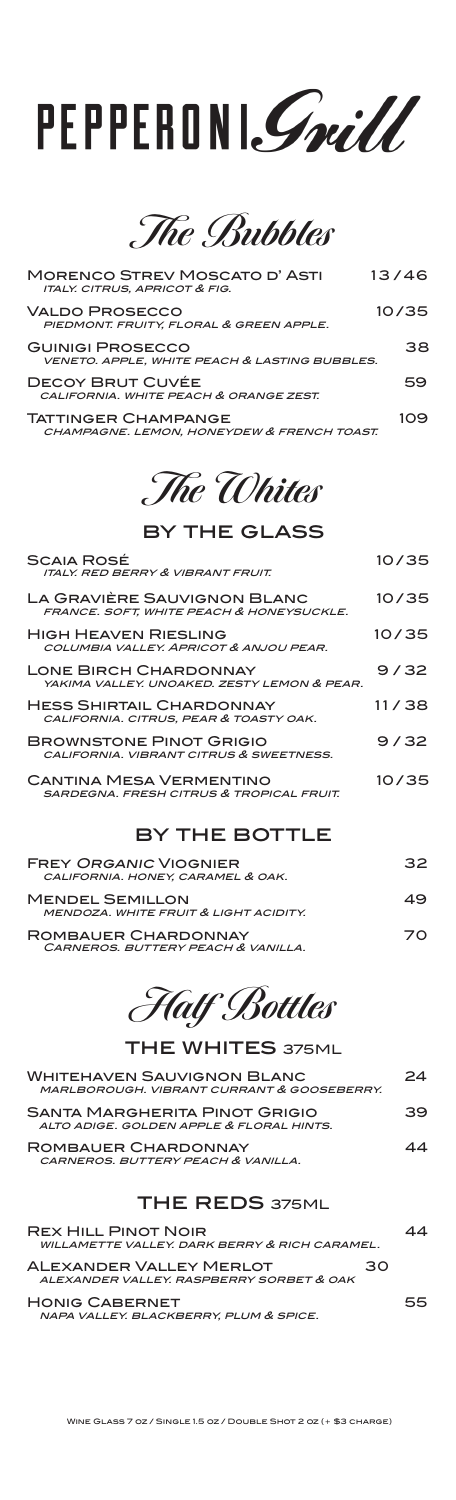**The Reds**

by the glass

| <b>HOUSE RED</b><br><b>CURATED ROATING SELECTION.</b>                           | 9/32  |
|---------------------------------------------------------------------------------|-------|
| <b>HEAVYWEIGHT CABERNET</b><br>CALIFORNIA. BLACK FRUIT, VANILLA & CHOCOLATE.    | 10/35 |
| <b>MOUNTAIN CUVEE CAB BLEND</b><br>SONOMA, LUSH & SMOOTH OAK & VANILLA.         | 15/50 |
| <b>CETAMURA CHIANTI</b><br>TUSCANY. SWEET BERRIES, DRIED ROSE & HERB.           | 11/38 |
| <b>CARICATURE ZINFANDEL</b><br>PUGLIA. JAMMY BLACK FRUIT & WHITE PEPPER.        | 12/41 |
| <b>LAPIS LUNA PINOT NOIR</b><br><b>NORTH COAST, BOYSENBERRY &amp; SPICE.</b>    | 11/38 |
| <b>GASSIER CÔTES DU RHÔNE</b><br><b>FRANCE. DARK FRUIT &amp; PRUPLE FLOWER.</b> | 12/41 |

#### by the bottle **The Worldy Reds**

| G.D. VAJRA LANGHE ROSSO<br>RED FRUIT, BLACK PLUM & SPICE.                   | PIEDMONT. NEBBIOLO, BARBERA & DOLCETTO BLEND.      | 46. |
|-----------------------------------------------------------------------------|----------------------------------------------------|-----|
| <b>MOLLYDOOKER BLUE EYED BOY</b>                                            | AUSTRALIA. SHIRAZ. SPICY BLACK FRUIT, LONG FINISH. | 89. |
| <b>BOLGHERI. BLACK CHERRY &amp; SPICE.</b>                                  | <b>SOR UGO AIA VECCHIA SUPER TUSCAN</b>            | 68  |
| <b>PRODUTTORI DEL BARBARESCO</b>                                            | PIEDMONT. RASPBERRY, WHITE PEPPER & STAR ANISE.    | 78  |
| PIEDMONT, FINE TANNINS & LONG FINISH.                                       | ODDERO BAROLO "ROCCHE DI CASTIGLIONE" 129          |     |
| <b>LUIGI RIGHETTI AMARONE</b>                                               | VENETO. VANILLA & TOBACCO, LONG ELEGANT FINISH.    | 80  |
| BERTANI AMARONE DOCG<br><b>VENETO. INTENSE &amp; DRY RED FRUIT FLAVORS.</b> |                                                    | 192 |

**The American Reds** 

| SHAFER "TD 9" MERLOT BLEND<br>NAPA VALLEY. RICH & DENSE, VIBRANT RED FRUIT.          | 98  |
|--------------------------------------------------------------------------------------|-----|
| <b>PURPLE HANDS PINOT NOIR</b><br><b>WILLAMETTE VALLEY, RASPBERRY &amp; TOBACCO.</b> | 89  |
| <b>GOLDENEYE PINOT NOIR</b><br>GOWAN CREEK, BLACKBERRY PIE & DRY RED FRUIT.          | 130 |
| <b>PAPILLON BY ORIN SWIFT</b><br>NAPA VALLEY, AMERICAN BORDEAUX, BOLD FRUIT.         | 121 |
| <b>HESS ALLOMI CABERNET</b><br>NAPA VALLEY, AROMATIC CURRANT & BLACKBERRY.           | 70  |
| <b>HILLARY GOLDSCHMIDT CABERNET</b><br>OAKVILLE. CHERRY VANILLA, PLUM & MOCHA.       | ദറ  |
| <b>GHOST BLOCK CABERNET</b><br>NAPA VALLEY, BOLD & DRY, OAK VANILLA & TOBACCO.       | 94  |
| <b>STAG'S LEAP ARTEMIS CABERNET</b><br>NAPA VALLEY, DARK CHOCOLATE & BLACK CHERRY.   | 111 |
| <b>CAYMUS CABERNET</b><br>NAPA VALLEY, DARK CHERRY, CASSIS & WARM VANILLA.           | 132 |
| <b>FAR NIENTE CABERNET</b><br>NAPA VALLEY, BOYSENBERRY PIE & TOASTED OAK.            | 187 |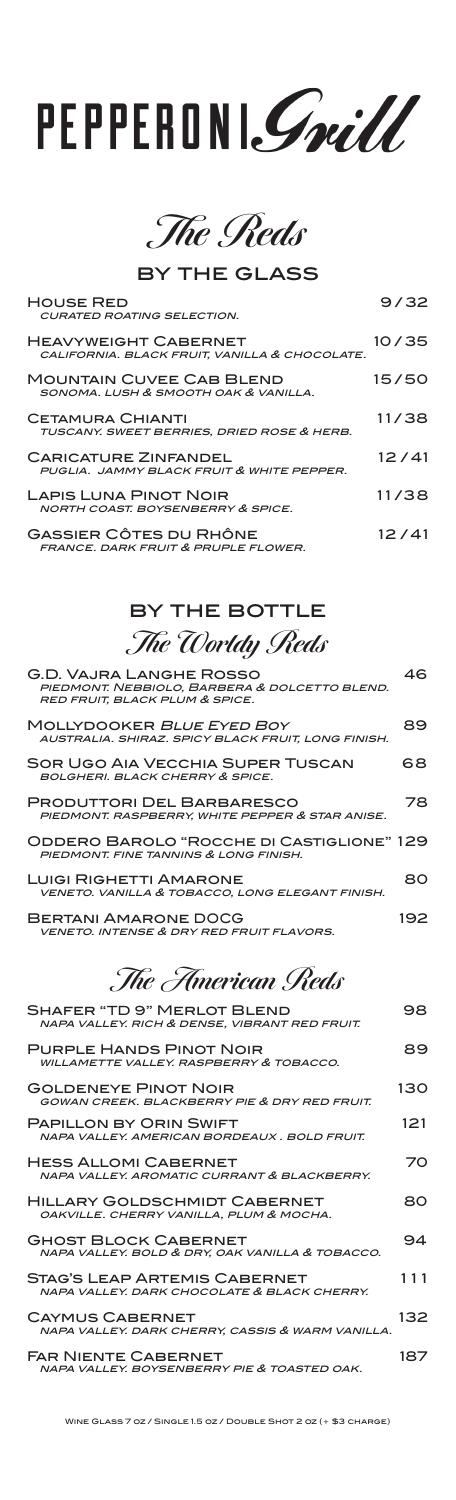**Crafted Cocktails**

| <b>PERFECT MARGARITA</b><br>MI CAMPO REPOSADO, GRAND MARNIER,<br><b>FRESH LIME JUICE &amp; AGAVE NECTAR.</b>                                                                 | 13              |
|------------------------------------------------------------------------------------------------------------------------------------------------------------------------------|-----------------|
| <b>NEW VINTAGE</b><br><b>BOODLES STRAWBERRY RHUBARB GIN.</b><br>CARPANO WHITE VERMOUTH. LEMON & FOAM.                                                                        | 11              |
| <b>SUMMER SHANDY</b><br>ALL DAY VACAY, HOUSE MADE LIMONCELLO<br>& FRESH LEMON JUICE.                                                                                         | 9               |
| <b>AMERICANO</b><br><b>BONANTO APERITIVO, CARPANO ROSSO</b><br><b>VERMOUTH, &amp; SODA WATER.</b>                                                                            | 9               |
| <b>FRESH WATER</b><br>21 SEEDS JALAPENO CUCUMBER TEQUILA.<br><b>WATERMELON PUREE. FRESH LIME JUICE. SIMPLE SYRUP.</b>                                                        | 10              |
| SIGNATURE SANGRIA<br>STRAWBERRY, ORANGE LIQUEUR, PEACH SCHNAPPS<br>& BRANDY.                                                                                                 | 9               |
| <b>ITALIAN MULE</b><br>COINTREAU, ORANGE APERITIVO,<br><b>HOUSE MADE LIMONCELLO &amp; GINGER BEER.</b>                                                                       | 9               |
| SMOKE & WHISKEY OLD FASHIONED<br><b>SAME OLD MOSES BOURBON, WINSHIP'S TOBACCO</b><br>BITTERS, ANGOSTURA ORANGE BITTERS, BROWN SUGAR<br>SIMPLE SYUP, CEDAR WOOD SMOKED GLASS. | 12 <sub>1</sub> |
| RUM FIZZ<br>MAGGIE'S FARM FALERNUM, DEAD PARROT<br>COCONUT RUM, ORGEAT, SODA WATER, LIME & FOAM.                                                                             | $1\Omega$       |

**Beer on Tap**

| EVERYTHING RHYMES WITH ORANGE IPA 7<br>ROUGHTAIL. OKC. 6.5 ABV. JUICY, CITRUSY HOPS. |  |
|--------------------------------------------------------------------------------------|--|
| <b>NEON SUNSHINE</b><br>STONE CLOUD, OKC. ORANGE PEEL & CORIANDER.                   |  |
| <b>FOUNDERS ALL DAY VACAY</b><br>4.6 ABV .SESSION WHEAL ALE, SPICY AROMA             |  |
| <b>SEASONAL CRAFT ROTATOR</b><br>ASK YOUR SERVER FOR CURRENT SELECTION.              |  |

**Bottled & Canned Beer**

| <b>PERONI</b><br>5.1 ABV. CLEAN. CRISP SUBTLE CITRUS.                         |    |
|-------------------------------------------------------------------------------|----|
| <b>CIDER BOYS FIRST PRESS</b><br>5.0 ABV. CRISP, TART FRUIT.                  | 6. |
| <b>MODELO ESPECIAL</b><br>4.4 ABV, ORANGE BLOSSOM & HONEY.                    | 6  |
| LA FIN DU MONDE<br>8.7 ABV, BELGIAN STYLE TRIPLE ALE, ORANGE & SPICE.         | 8  |
| UROBOROS STOUT<br>8.5 ABV. ANTHEM, OKC. CREAMY, ROASTED CHOCOLATE.            | 7  |
| <b>MOUNTAIN BEACH SOUR</b><br>4.5 ABV. BRECKENRIDGE. PINEAPPLE, LIME & GUAVA. | 7  |
| VANESSA HOUSE 401K<br>5.1 ABV. OKC. GENTLE HOPS, FLORAL & CITRUS NOTES.       | 7  |
| <b>BUD LIGHT</b>                                                              | 5  |
| <b>COORS LIGHT</b>                                                            | 5  |
| <b>MICHELOB ULTRA</b>                                                         | 5  |

Wine Glass 7 oz / Single 1.5 oz / Double Shot 2 oz (+ \$3 charge)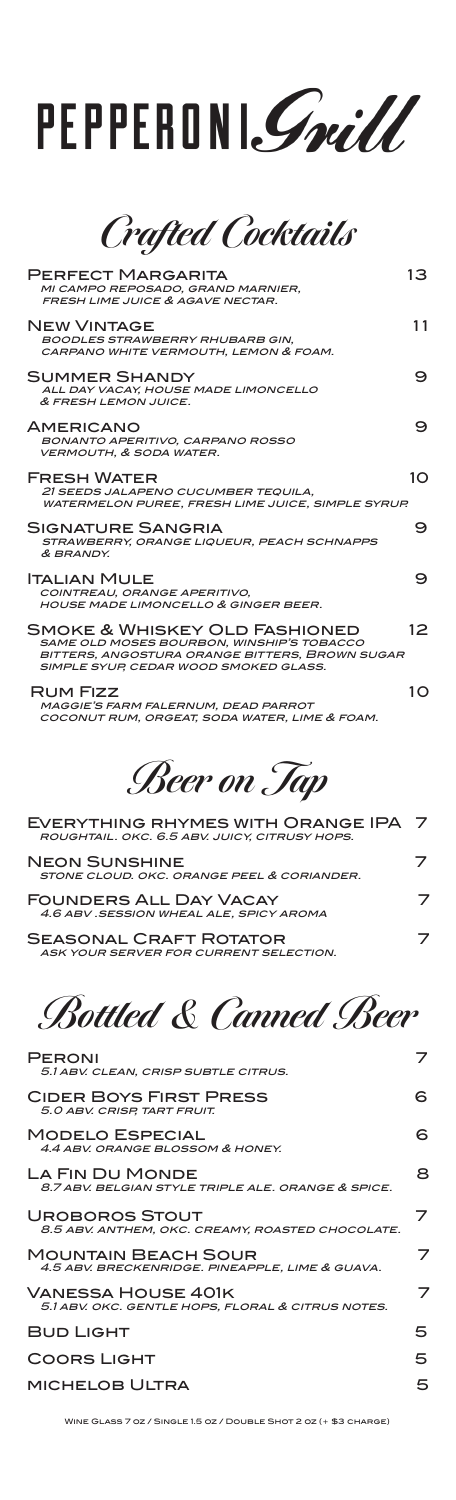

**After Dinner Drinks**

| <b>BRANDY ICE</b><br>SIGNATURE RECIPE, CARAMEL & CHOCOLATE.                                          | 10   |
|------------------------------------------------------------------------------------------------------|------|
| <b>ESPRESSO MARTINI</b><br>PRAIRIE COFFEE LIQOUR, CRÈME DE CACAO, CREAM.                             | 8    |
| <b>SAMBUCA</b><br>SERVED NEAT, ROCKS, ONE ROCK OR HOLY TRINITY.                                      |      |
| <b>HOUSE MADE LIMONCELLO</b><br>SERVED NEAT, ROCKS OR ONE ROCK.                                      | 5    |
| <b>DRAMBUIE</b><br>SERVED NEAT, ROCKS OR ONE ROCK.                                                   |      |
| <b>QUINTA DO NOVAL BLACK PORT</b><br>19.5 ABV, BRIGHT BERRIES & WARM SPICES.<br>3 OUNCE POUR.        | 8.   |
| <i>Dessert Selection</i>                                                                             |      |
| <b>FLOURLESS CHOCOLATE TORTE</b><br>WITH RASPBERRY & CHOCOLATE DRIZZLE.                              | 725  |
| CRÈME BRÛLÉE<br>VANILLA BEAN CUSTARD TOPPED WITH<br><b>CARAMELIZED SUGAR.</b>                        | 725  |
| TIRAMISU CHEESECAKE<br><b>BROWN SUGAR ESPRESSO CHEESECAKE WITH</b><br><b>LAYERS OF LADY FINGERS.</b> | 8.25 |
| ---                                                                                                  |      |

Cinnamon Raisin Bread Pudding 7.25 finished with bourbon sauce.



monday - friday 3pm - 6pm

**Sip**

PERONI 4 HOUSE WINE 5 SIGNATURE SANGRIA 6

**Savor**

ITALIAN NACHOS 6.75 CRISPY MOZZARELLA 4.75 BRUSCHETTA 4.75 CALAMARI FRITTI 6.25

### **Sip & Savor**

BOTTLE OF HOUSE WINE & MARGHERITA PIZZA 25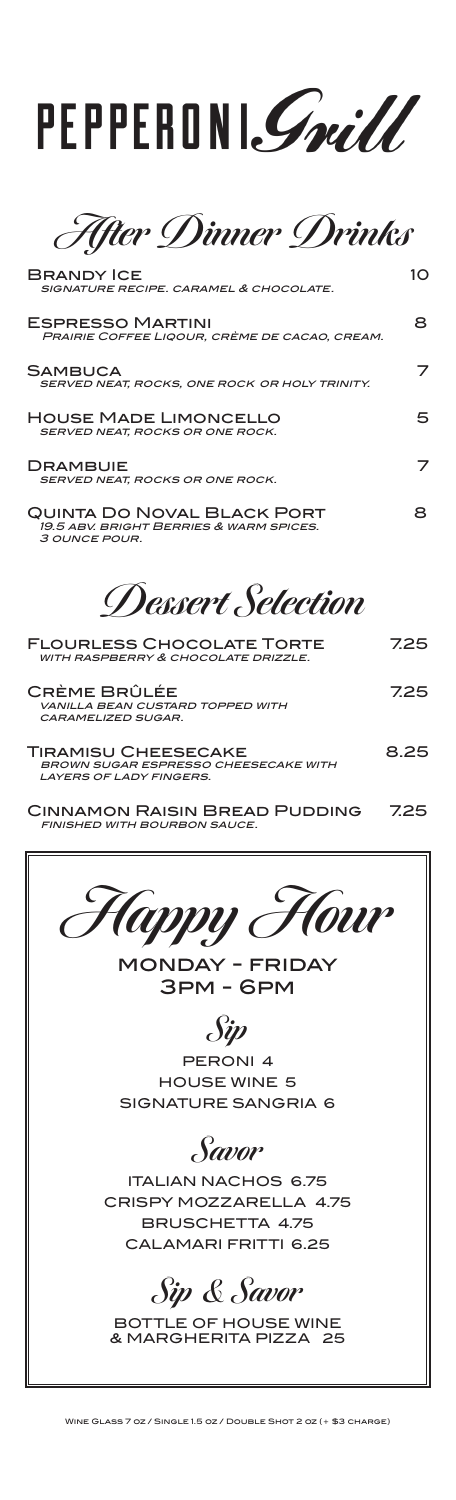**Vodka** 

| <b>TITOS</b>                   | 7 |
|--------------------------------|---|
| <b>CIROC</b>                   | 9 |
| <b>STOLICHNAYA</b>             | 7 |
| <b>CHOPIN</b>                  | 9 |
| <b>BELVEDERE</b>               | 8 |
| <b>GREY GOOSE</b>              | 9 |
| <b>KETEL ONE</b>               | 8 |
| <b>KETEL ONE CUCUMBER MINT</b> | 8 |
| <b>360 MADAGASCAR VANILLA</b>  | 8 |
| <b>360 GEORGIA PEACH</b>       | 8 |
| <b>ROLLING STILL LAVENDAR</b>  | 8 |
| <b>SKYY PINEAPPLE</b>          | 8 |

#### **Scotch**

| ARDBEG AN OA SINGLE MALT            | 14 |
|-------------------------------------|----|
| <b>BRUICHLADDICH PORT CHARLOTTE</b> | 15 |
| <b>GLENMORANGIE LASANTA</b>         | 10 |
| <b>GLENLIVET 12 YEAR</b>            | 11 |
| <b>FAMOUS GROUSE</b>                |    |

### **Bourbon & Whiskey**

| <b>HIGH WEST "AMERICAN PRAIRIE"</b>     | 12 <sup>2</sup> |
|-----------------------------------------|-----------------|
| SAME OLE MOSES LOCAL. GUTHRIE, OK.      | 10 <sup>°</sup> |
| <b>STRANAHANS BLUE PEAK SINGLE MALT</b> | 13              |
| <b>BASIL HAYDEN</b>                     | 12 <sup>2</sup> |
| <b>WOODFORD RESERVE</b>                 | 9               |
| <b>MAKERS MARK</b>                      | 7               |
| <b>EAGLE RARE SINGLE BARREL</b>         | 8               |
| <b>BLANTONS SINGLE BARREL</b>           | 10 <sup>°</sup> |
| <b>BASIL HAYDEN DARK RYE</b>            | 9               |
| KNOB CREEK100                           | 9               |
| <b>SAZERAC RYE</b>                      | 8               |
| <b>WHISTLE PIG 12 YEAR RYE</b>          | 17              |
| OKLAHOMA CROWN CLUB 7 YEAR              | 7               |
| <b>HIGH WEST AMERICAN PRARIE</b>        | 11              |